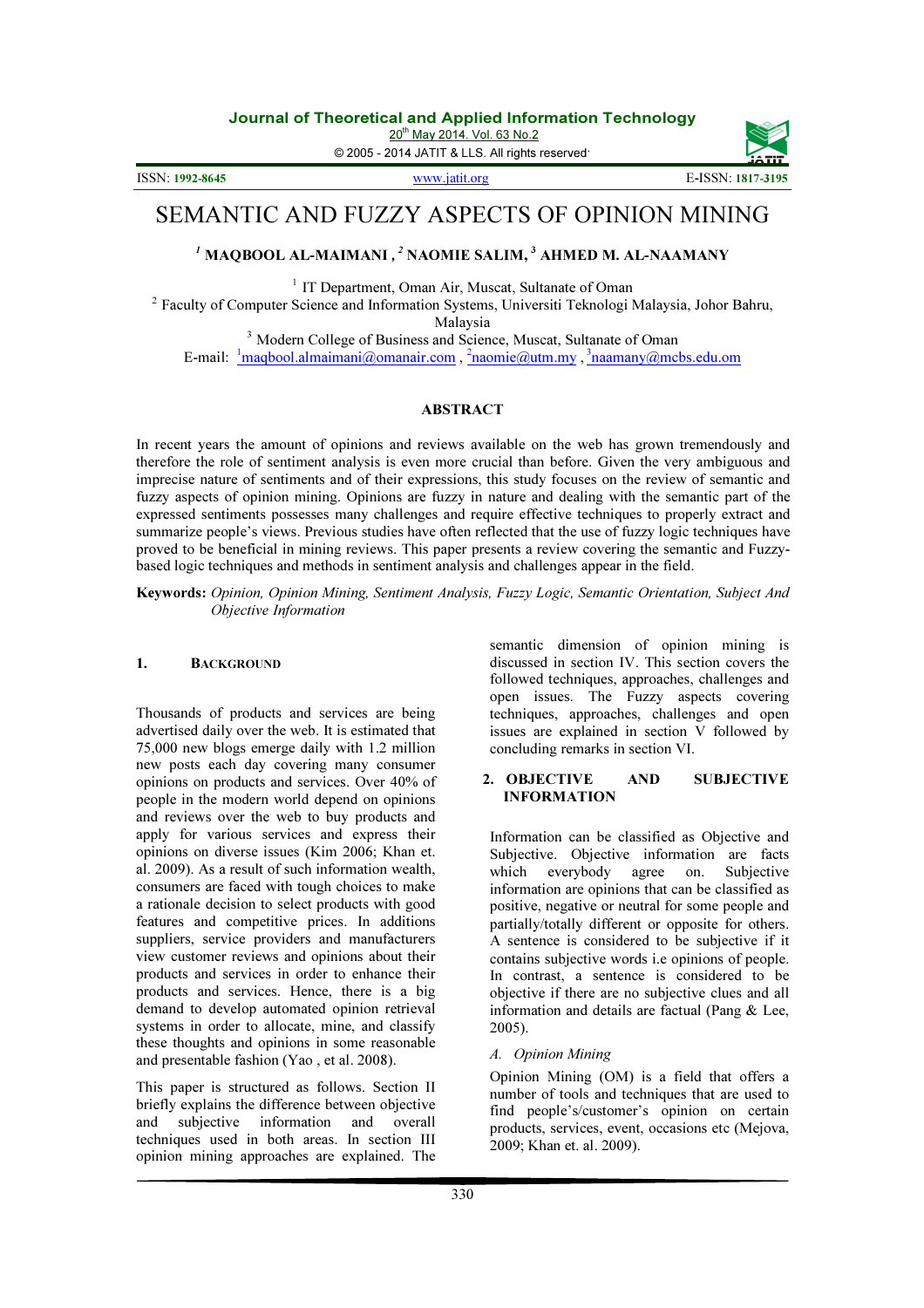20<sup>th</sup> May 2014. Vol. 63 No.2 © 2005 - 2014 JATIT & LLS. All rights reserved.



| ISSN: 1992-8645 | <b>WWW.18</b> |
|-----------------|---------------|
|                 |               |

Finding and extracting opinions is very essentials for various reasons (Pang and Lee 2008, Rainie and Horrigan 2007; Zabin & Jefferies 2008).

- To scientifically record customers' feelings and opinions on a particular product/services in order improve the quality and delivery of such goods and services.
- To improve social services provided to public by governments and social organizations by understanding their demands and suggestions.
- Companies, supplier and manufacturer firms can utilize online reviews to respond to their consumer insights and provide required enhancements.

The mining process can be as simple as learning polarity (positive or negative) and sentiment of the words, or as complicated as performing deep parsing of data to identify grammar and structure of the sentences (Pang & Lee, 2005,Gamgarn and Pattarachai, 2010; Pavol et. al. 2010). Given an object and a collection of reviews on it, the task in opinion mining process usually consists usually of the following tasks:

- Identify and extract object features that have been commented on in each review.
- Determine the orientation and strength weather the opinion is positive, negative, neutral.
- Provide summary of opinion in textual or in a visualization way

### 3. OPINION MINING APPROACHES

Research on opinion mining intends to serve both customers and companies/firms. Opinion mining systems helps customers to retrieve those opinion phrases on specific features matching their requests (Jain et. al. 2006). In addition, opinion mining helps companies, firms and various bodies to know people opinions about their products and services in order to enhance them.

Opinions can be classified at different levels: document, sentence and phrase levels. When reviewing various literatures on opinion mining, one can notice that there are many approaches for sentiment extraction and analysis. Major ones are (Vinodhini & Chandrasekaran 2012, Khan et. al. 2009; Mejova, 2009):

- At document level by classifying an opinionated document as expressing a positive or negative opinion. Here techniques like terms presence and NLP approaches like POS are followed just to get opinion orientation of the document. Analyzing sentiment at document may not give accurate results as for example when using term-frequency/presence method does not reflect the relationship between a feature and its related opinions; it only analyse presence of used opinion terms in the document.
- At a sentence level by classifying a sentence / clause as subjective or objective, and for a subjective sentence or clause classifying it as expressing a positive, negative or neutral opinion
- At a feature level by identifying object features that have been commented on and determining whether the opinions on the features are positive, negative or neutral. Although classifying opinionated texts at the document level or at the sentence level is useful in many cases, they do not provide the necessary detail needed for some other applications. A positive opinionated document on a particular object does not mean that the author has positive opinions on all aspects or features of the object.<br>Likewise, a negative opinionated Likewise, a negative document does not mean that the author dislikes everything. In a typical opinionated text, the author writes both positive and negative aspects of the object, although the general sentiment on the object may be positive or negative. Document-level and sentence level classification does not provide such information.

Feature-based approach presents many advantages like (Bakhtawar 2012):

• Feature-based approach allows analyses of sentences/phrases. Opinion detection on sentence level can produce better results on opinion extraction and orientation rather than opinion detection on document level. Moreover, sentence level-analysis allow to combine more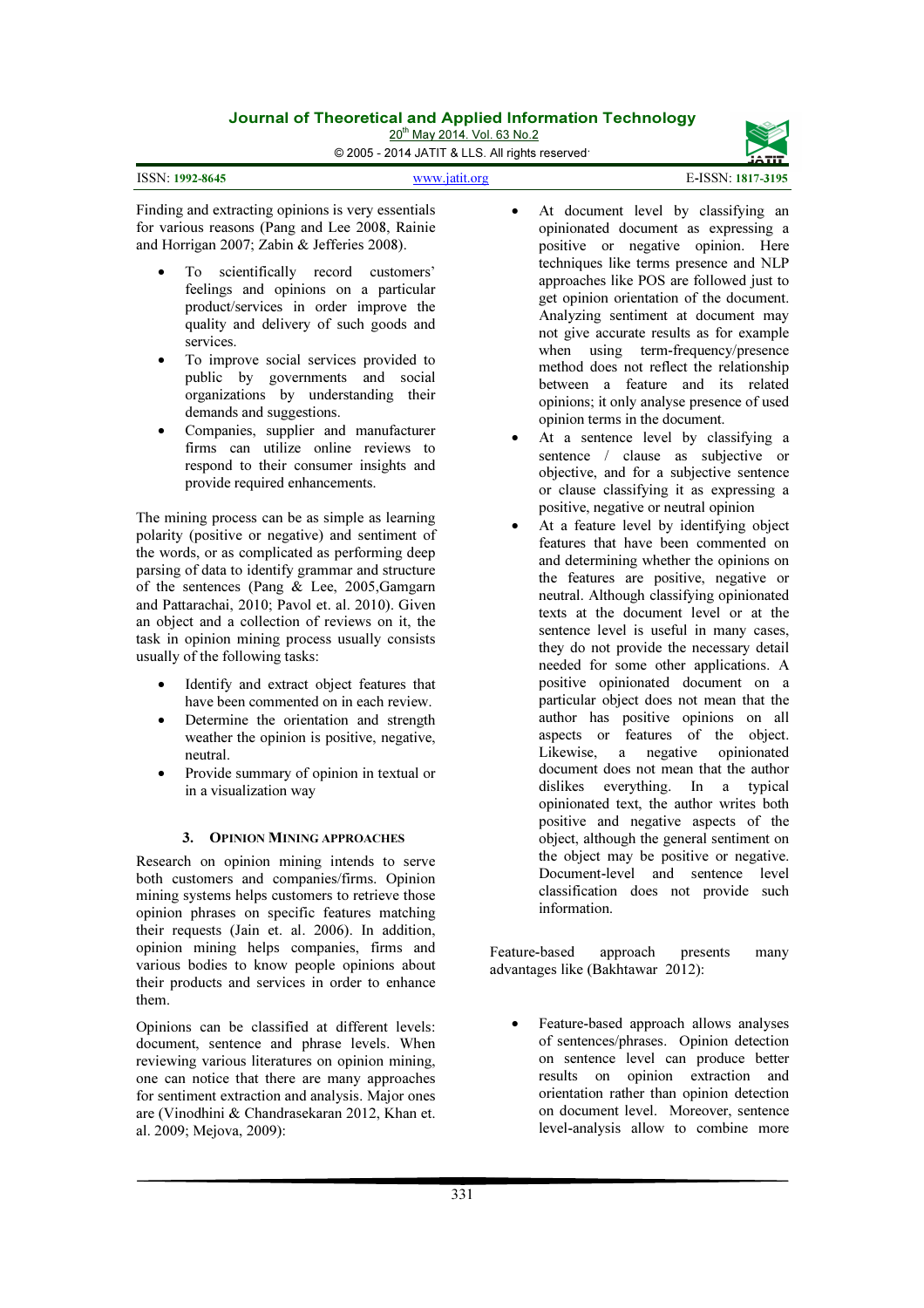20<sup>th</sup> May 2014. Vol. 63 No.2 © 2005 - 2014 JATIT & LLS. All rights reserved.



www.jatit.org E-ISSN: 1817-3195

than one technique to improve sentiment analysis

ISSN: 1992-8645

- Feature-based approach produces better quality results when summarizing opinions as it analyses opinions on features level by analyzing phrases / words
- Feature-based sentiment analysis is very important as customers who usually do not express product opinions holistically<br>but separately according to but separately according to product/service individual features.
- Feature-based approach makes more sense as usually people may like some features and dislike some others. Some people give their opinions on few features that are of their interest and hence don't comments on other features.

#### 4. SEMANTIC ASPECTS OF OPINION **MINING**

Linguistically, the word semantics refers to the study of understanding human expression through language. It focuses on the relation among words, phrases, signs, symbols, and what they stand for. Semantic aspect of a term, sentence or a text linguistically means the orientation or direction in which the related concept is interpreted (Dave et al. 2003; Esuli & Sebastiani 2005). For example, the word 'good' has a positive orientation; whereas, the word 'bad' or 'not good' has a negative orientation. Semantics is a branch of linguistics which relates with meaning. Semantics is considered as a study of meaning in language. It deals with the expression of linguistic objects such as word, phrases and sentences. It does not pay attention to the syntactical arrangement or pronunciation of linguistic object. As states by Katz (1972: 1), "Semantics is the study of linguistic meaning. It is concerned with what sentence and other linguistics object express, not with the arrangement with their syntactic parts or with their pronounciation."

Existing approaches to automatic identification and extraction of opinions from text can be grouped into three main categories: keyword spotting, in which text is classified into categories based on the presence of fairly unambiguous affect words (Ortony et al., 1998;Wiebe, Wilson, and Claire 2005), lexical affinity, which assigns arbitrary words a

probabilistic affinity for a particular opinion (Wilson et al.,2005; Somasundaran, et al., 2008), and statistical methods, which consist in calculating the valence of keywords, punctuation and word co-occurrence frequencies based on a large training corpus (Hu and Liu 2004;Pang and Lee 2005;Abbasi et al., 2008).

These approaches mainly rely on parts of text in which opinions are explicitly expressed such as positive terms (e.g. good, nice, excellent, fortunate, correct, superior, best) and negative terms (e.g. bad, nasty, poor, unfortunate, wrong, inferior, worst). This is where the role of Semantic aspects comes into play. Semantic aspect for opinion mining built exploiting common sense reasoning techniques, such as blending and spectral activation, together with an emotion categorization model and an ontology for describing human emotions.

# A. Techniques for the semantic aspects

Existing literature on OM presents a variety range of techniques, tools and methods to achieve the required objectives. These techniques can be grouped as follows (Mejova, 2009, Pang & Lee 2008; Lei et. el. 2008):

- NLP covering POS, tokenizing, N-Gram, term presence, stemming, and lexiconbased methods using lexical based dictionaries like WordNet.
- Machine learning which can classified as
	- o Supervised learning like SVM and BN classifiers
	- o Unsupervised (not widely used) like PMI-IR classifier
- Rule-based techniques
- Statistical techniques
- Semantic using semantic web techniques and resources like ontology, OWL and RDF
- Statistical methods using techniques like K-Nearest, SVD and WF

The below subsections summarizes few researches and techniques used for mining opinion from reviews:

1) Techniques to extract opinions and features

Extracting part of the speech from news corpus was proposed by Berland. He used possessive constructions and prepositional phrases (Berland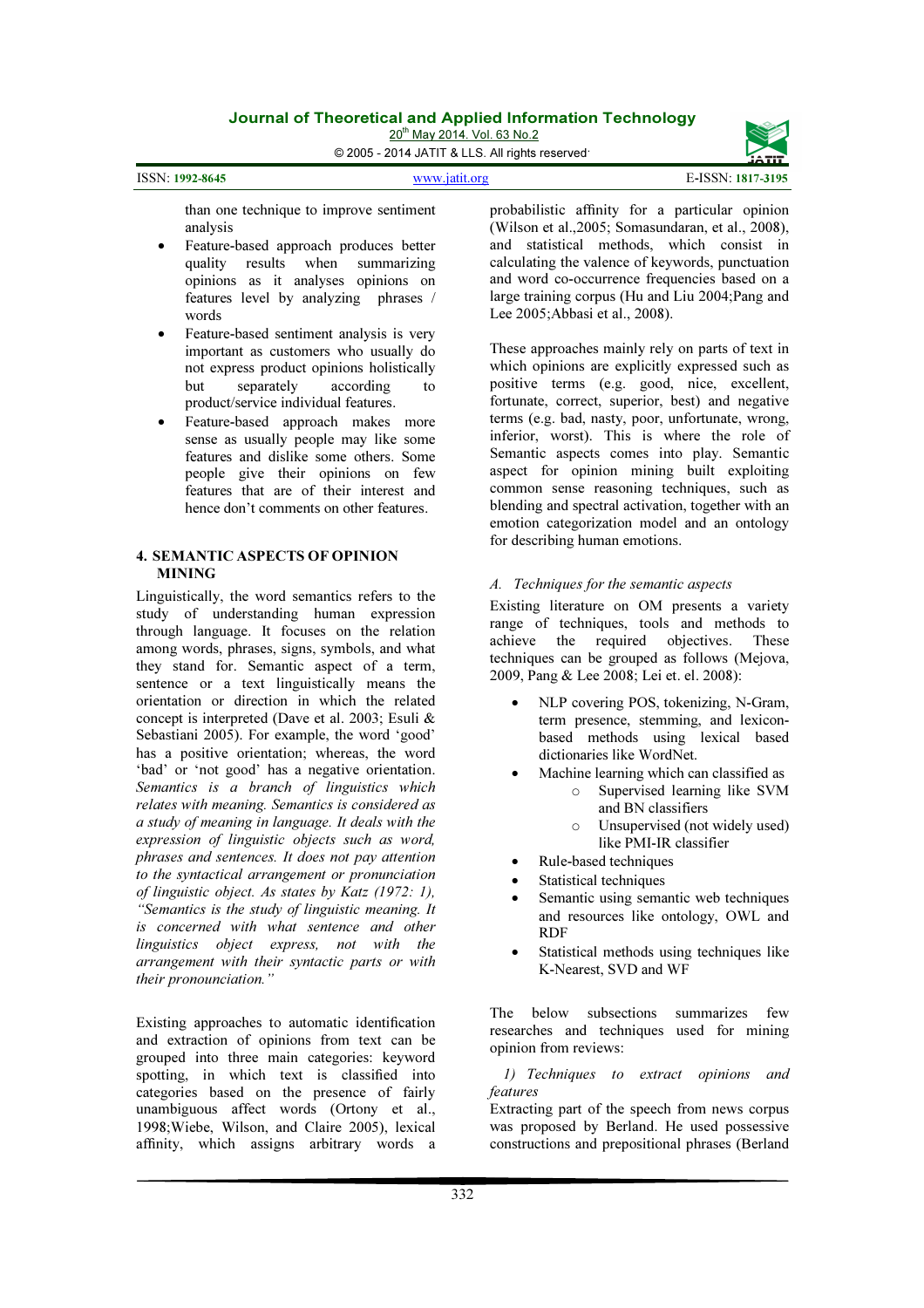20<sup>th</sup> May 2014. Vol. 63 No.2

© 2005 - 2014 JATIT & LLS. All rights reserved.

#### ISSN: 1992-8645

www.jatit.org E-ISSN: 1817-3195

& Charniak 1999). On another research, Hu proposed to use association rule mining to find out the frequent features appearing in product reviews (Hu and Liu 2004). Yi et al proposed a way to extract features from online reviews (Jeonghee et. al. 2003). Popescu used PMI method to evaluate each candidate feature after extracting explicit features for a given product for parsed review (Popescu and Etzioni, 2005). Jian focused on a better way of retrieving user opinions to the searcher. The methodology consisted of two steps. First they index all opinions and produce opinion tuples as (product, feature, sentiment). Then they used the tuples to retrieve those opinions that match users' retrieving interests. PMI technique was used here (Jian et. al. 2006). This approach was largely preferred by many researchers for sentiment analysis. The approach was largely based on mining rules and these approaches are being slowly enhanced and other methods of analysis are also being introduced by expert researchers.

Liu's approach was to extract features from reviews by using association rule mining. Liu's system measured similarities between features and frequently selected terms. The drawback of this method is that there is no relationship between a feature and its related opinion. The system only considers the information from the term itself like term frequency without linking this to the associated opinion on the term (Ding et. al. 2008). Another feature extraction method was proposed by Ding (Ding et. al. 2008). This is a rule-based approach which extracts a large number of features compared to the amount of review data. For example from 50 reviews it will extract around 300 features. This is due to the fact that the system considers words that have the same or similar meaning as different features. This has resulted inability to provide proper summary details. Another feature-based extraction system was proposed by Aciar (Aciar S. et al. 2007). This system used an ontology and semantically shown good results. However, the continuous growth of review data requires a frequent maintenance of the ontology. This was the major problem of this system. In order to overcome the above limitations, Jeong et al. came up with a new system called FEROM (Features Extraction and Refinement for Opinion Mining) which extract correct features by considering both semantic and grammatical properties of feature terms. Similar features are merged in order to reduce number of features and in order to produce better opinion

summarization results. FEROM has number of drawbacks. First the process of extracting the features from reviews is lengthy. The proposed solution for negation was not very effective. In addition to this, FEROM can only group similar features based on synonym opinion words. FEROM cannot do this for antonym words which can also express opinion information for homogenous features (Hana Jeong et. al. 2011).

#### 2) Techniques To Identify Semantic Orientation (SO)

Semantic orientation is a basic task in Sentiment Orientation and it refers to the polarity and objectivity of a given word, a sentence or a document. The polarity process identifies whether a given opinion is positive, negative or neutral (Jian et. al. 2006, Mejova, 2009, Kushal, 2003, Shitanshu & Pushpak, 2008; Lei et. al. 2008). Variety of techniques and systems has been developed for this purpose.

Few systems like Opinion observer and OPINE have been developed to determine the SO of a sentence (Pang Lee, 2008; Jian et. al. 2006). In opinion mining if a sentence has many positive opinions, the opinion sentence is regarded as a positive one. If number of positives is equal to number of negative opinions, the system predicts the orientation using the average orientation or orientation of the previous sentence (Hu and Liu 2004). Liu et al, proposed a method which search for opinion words near to their features and associated product. Then the system calculates the dominant orientation of these opinions and assigns it as the opinion orientation of the feature after taking consideration the distance of the opinion word to said feature and product (Jian et. al. 2006).

Many techniques are used to identify the SO of a given text like lexicons, statistical techniques which looks at occurrence of word compared to other words which known polarity. Other techniques use training documents, labelled or unlabelled as a source of knowledge. Suasic and Huettner manually developed a lexicon relating words with their effect words and associated intensity (Mejova, 2009). Many other lexicons have been built among which WorldNet is the largest and well-known lexicon. WordNet was enhanced by Esuli and Sebastiani who added polarity and objectivity labels for each word<br>(Esuli & Sebastiani. 2006: Shitanshu &  $(Esuli & Sebastiani.$ Pushpak, 2008). Later a more enhanced lexicon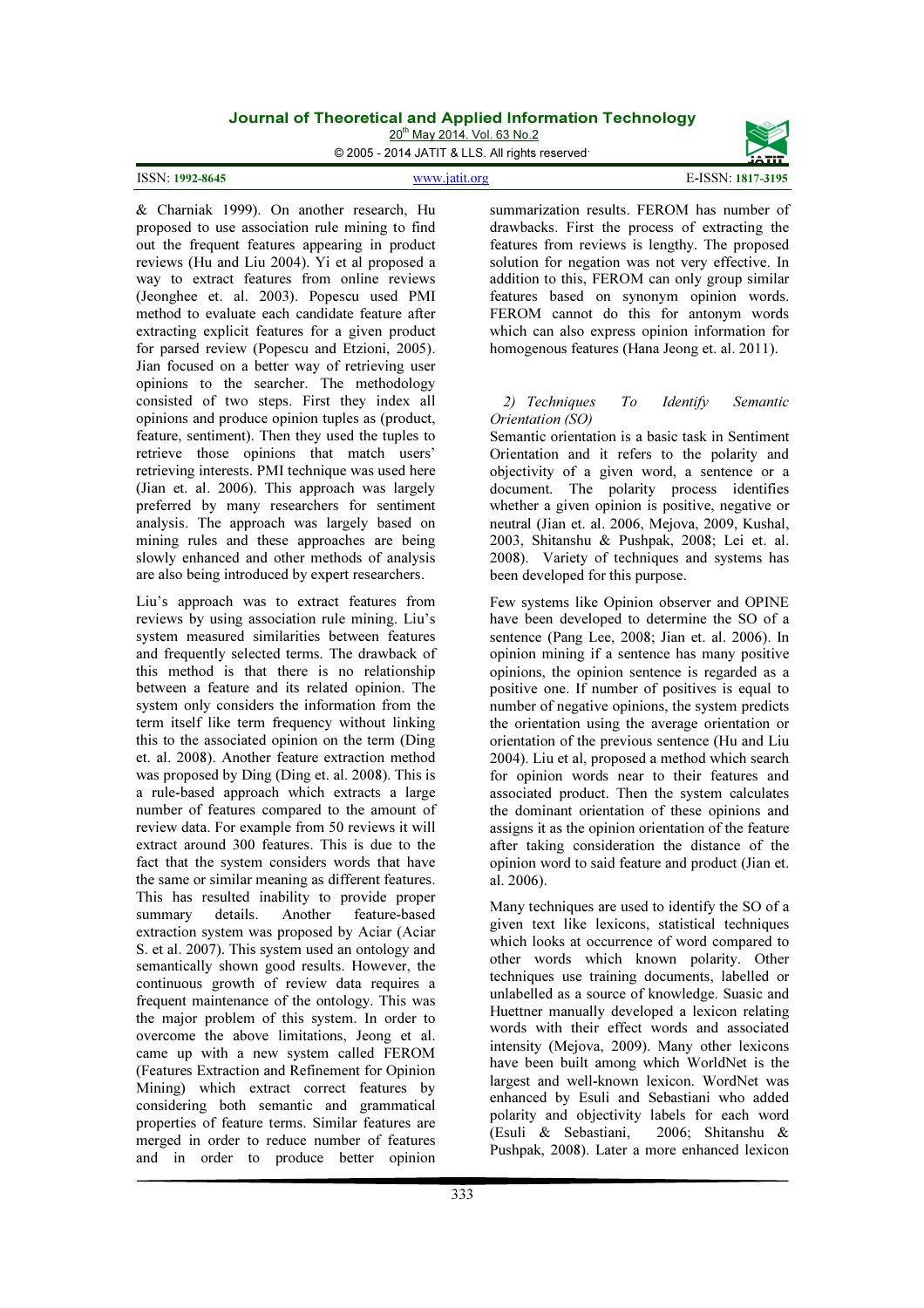20<sup>th</sup> May 2014. Vol. 63 No.2

© 2005 - 2014 JATIT & LLS. All rights reserved.

| <b>ISSN: 1992-8645</b> |
|------------------------|
|                        |

www.jatit.org E-ISSN: 1817-3195



called SentiWordNet was built as an enhanced lexical resource explicitly devised for supporting sentiment classification and opinion mining<br>applications (Pang and Lee, 2008). applications (Pang and Lee, 2008). SENTIWORDNET 3.0 is freely available from http://sentiwordnet.isti.cnr.it/.

 Besides Lexicon approaches, statistical techniques gain its own popularities to find sentiment orientation or words. Turney and<br>Littman (2003) used Pointwise Mutual Littman (2003) used Pointwise Mutual Information (PMI) and Latent Semantic Analysis (LSA) to infer semantic orientation of words. PMI queries a search engine in order to calculate word co-occurrence. LSA uses singular Value Decomposition (SVD) which is a matrix factorization technique to analyse the statistical relationship between words. The assumption used here is that the semantic orientation of a word tends to correspond to the semantic orientation of its neighbors.

Other ways to determine the Sentiment Orientation of an opinion is to use training labeled or unlabeled documents as a source of knowledge to know the polarity of a given text. Labeled data is done manually by using annotation or a start/point system. A range of manually labeled data is available via wellknown endeavours like TREC, CLEF and NTCIR (Mejova, 2009). Once data set is decided, many of the existing machine learning techniques such as SVM and NV can be used to train sentiment classifiers (Pang Lee 2005; Mejova, 2009).

Once semantic orientation of the word is determined, it is extended to sentences and documents. One way do this is to take an average of all polarities of words in a sentence in order to arrive to sentence polarity. Same method used to determine the polarity of a document. For example, Popescu and Etzioni (2005) use a relaxation labelling which is an unsupervised classification method which extends sentiment of word to the sentence it appears in. Dave et al and Turney (2003) use averaging method to determine the polarity of documents.

### B. Semantic based resources

There are many efforts made by different researches to build or refine resources (i.e. corpus, lexical dictionaries) for Opinion Mining.

The following are few examples for corpus and Data sets (Pang Lee 2008):

- NTCIR multilingual corpus: The corpus for the NTCIR 6 pilot task consists of news articles in Japanese, Chinese, and English and formed the basis of the Opinion Analysis Task at NTCIR6. The training data contains annotations regarding opinion holders, the opinions held by opinion holder, and sentiment polarity, as well as relevance information for a set of predetermined topics. The corpus of the NTCIR Multilingual Opinion-Analysis Task (MOAT) is drawn from Japanese, Chinese, and English blogs (Pang Lee 2008)
- WordNet is an online English-based lexical database which groups English words into sets of synonyms called<br>synsets, provides short, general provides short, general definitions, and records the various<br>semantic relations between these semantic relations between synonym sets. The purpose is twofold: to produce a combination of dictionary and thesaurus that is more intuitively usable, and to support automatic text analysis and artificial intelligence applications. Though WordNet contains a sufficiently wide range of common words, it does not<br>cover special domain vocabulary. special domain vocabulary. WordNet is the most commonly used computational lexicon of English for word sense disambiguation (WSD), a task aimed to assigning the most appropriate senses (i.e. synsets) to words in context.
- SentiWordNet is a lexical resource for opinion mining. SentiWordNet assigns to each synset of WordNet three sentiment scores: objectivity, positivity, negativity. The SentiWordNet interface now provides the possibly to accept user feedback on the values assigned to synsets. This feature is a first step towards building a community of SentiWordNet users that collaboratively improve SentiWordNet (Esuli & Sebastiani 2006).
- HowNet is an on-line common-sense knowledge base unveiling interconceptual relations and inter-attribute relations of concepts as connoting in lexicons of the Chinese and their English equivalents. The philosophy behind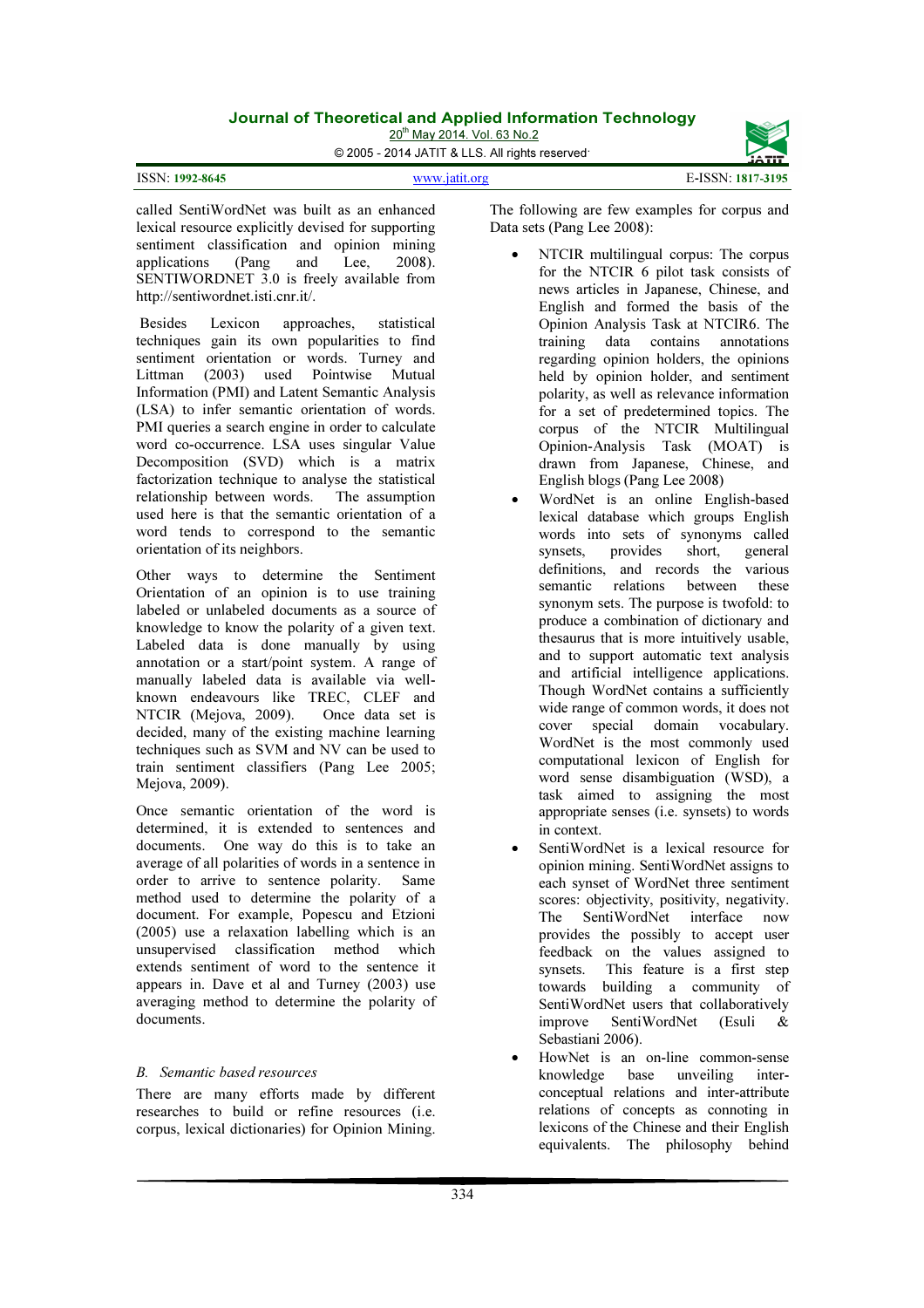20<sup>th</sup> May 2014. Vol. 63 No.2 © 2005 - 2014 JATIT & LLS. All rights reserved.

ISSN: 1992-8645

#### www.jatit.org E-ISSN: 1817-3195

HowNet lay ground on its understanding and interpretation of the objective world. For example, space can be segmented into "up", "down", "left", "right" while Time can be seen from "the past", "the present" and "the future". Nothing can only function as a component and not a whole and the reverse is true. Depending on the system of reference, the same point of reference can either be regarded as a whole or a part. In HowNet, Part is taken as a constituent in a larger whole. The role and function of Part in whole is analogous to the human body, for instance, "hilltop", "hillside", "mountain foot", "table leg", "back of chair", "estuary". "door" and "window" of buildings are analogous to the relevant parts of the human body such as the eyes, the mouth etc (Lei et. al. 2008).

ConceptNet is a freely available commonsense knowledgebase and natural-language-processing toolkit which supports many practical textualreasoning tasks over real-world documents right out-of-the-box (without additional statistical training) including topic-listing (e.g. a news article), affectsensing (e.g. this email is sad and angry), analogy-making (e.g. "scissors," "razor," "nail clipper"), text summarization, contextual expansion, causal projection, cold document classification and many other inferences (Liu & Singh 2004).

### C. Semantic Problems and Open Issues

Semantic dimension of Opinion Mining carries many challenges like (Qingliang et al. 2008, Bakhtawar &, Farouque 2012, Mejova 2009, Pang & Lee 2008; Vinodhini & Chandrasekaran 2012):

- Certain phrases if said in one context can indicate positive opinion; whereas, if said in different context may mean negative opinion. For example, the phrase "go read the book" can mean positive if said in a book review; whereas, it will have a negative impact if said in review of a movie as it may indicate that the book is better than watching the movie.
- Emotional-based opinion remains a challenge. There is a need to develop powerful techniques in mining emotional

related opinions like happiness, sadness, humour, anger etc

- There is a need to build standard measures for opinion words like for example "this pen is good" – how the word 'good' should be compared to the word 'nice' in the following sentence 'this pen is nice.'
- There is a need to find effective ways to group semantically related words as different words and terms can be used to refer to the same thing. Jeong et al (2011). In their proposed system FEROM proposed a solution to this by reducing such terms. Words that have same of similar meanings are merged using semantic similarities between features. However, FEROM could not address this for antonym words which can also<br>express opinion information for information for homogenous features (Jeong et. al. 2011).
- Word negation is another important challenge to resolve. The major challenge here is to know which words are negated by which negation term. Several efforts have been made to address this issue but there still enough room for improvement (Alexander et. al. 2011). Das and Chen (2001) suggested in their approach to append the negation word to the term (like 'Like-not' for sentence 'I don't like that movie'). But this approach has its own problems as many other forms of negations cannot be represented this way. Other basic efforts on negation focus only on reversing the sentiment of the sentence like the solution proposed by Jeonghee (Jeonghee et. al. 2003). Ding (Ding 2008) proposed a pattern-based approach to address the negation. However, the authors didn't explain how such negation is handled and how different forms of negations are tackled. Jeong et al.2011), in their proposed FEROM system suggested a solution for this problem. The author proposed the negative word is replaced with its antonym (Jeong et. al. 2011). An Antonym word may in certain cases not equivalent to a negated word. For example, "Not bad" can mean "average' or little above average but doesn't fully equal in meaning to "good." Alexander et. al. (2011) proposed a different method based on WordNet and SentiWordNet.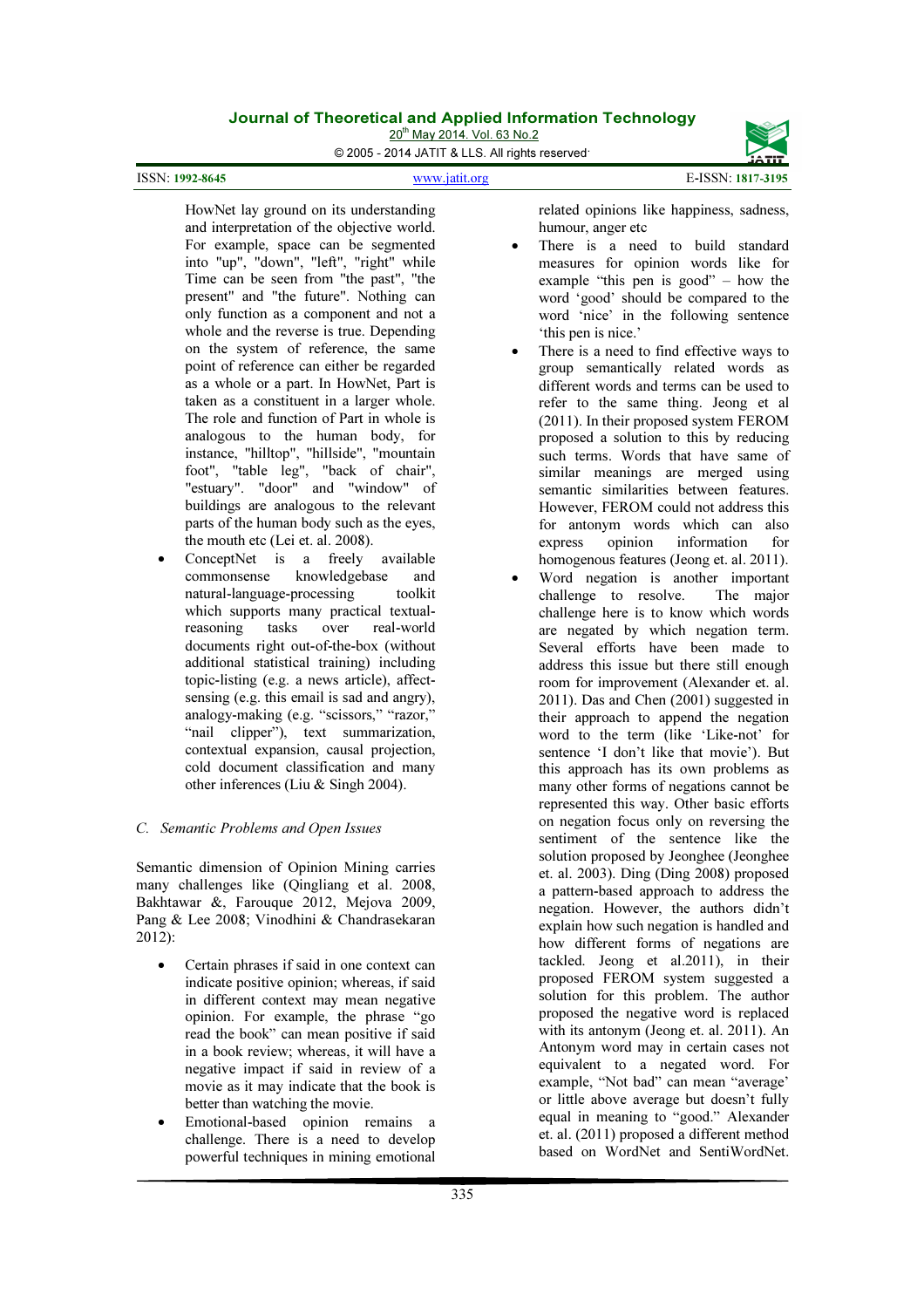20<sup>th</sup> May 2014. Vol. 63 No.2

© 2005 - 2014 JATIT & LLS. All rights reserved.

ISSN: 1992-8645

www.jatit.org E-ISSN: 1817-3195



The proposed framework is based on a basic sentence-level sentiment analysis. A Word Level sentiment score in the range of is used and derived from SentiWordNet lexicon. When all word scores are calculated, sentences can be marked as negative or positive. If the sum of scores of word-level sentiments in a sentence is less than 0, then sentence is classified as negative otherwise positive.

- Comparative opinion is another challenge that needs to have effective solutions. A comparative sentence is a sentence that compare two products based on similarities and differences as define by liu (Liu 2006). Comparison can be gradable and non gradable. Gradable can uses equal, greater than or less than operations. In non-gradable comparison features are compared without ranking (e.g. Coke tastes differently from Pepsi). (Mejova 2009). Few attempts made to extract such opinions. A data mining solution was followed by Jindal and Liu (2006). They used WordNet and Class Sequential Rule (CSR) to identify comparative sentences. They could not achieve good precision (i.e. 32%). Another approach followed by Hou and Li (2008) used another data mining technique called Conditional Random Fields (CRF).
- Another challenge is that, people can be contradictory in their statements. Most reviews will have both positive and negative comments, which is somewhat manageable by analyzing sentences one at a time. However, the more informal the medium (twitter or blogs for example), the more likely people are to combine different opinions in the same sentence. For example: "the movie bombed even though the lead actor rocked it" is easy for a human to understand, but more difficult for a computer to parse. Sometimes even other people have difficulty understanding what someone thought based on a short piece of text because it lacks context. For example, "That movie was as good as his last one" is entirely dependent on what the person expressing the opinion thought of the previous film.
- Opinion Extraction can be further enhanced by applying SRL technique on

sentence level by detecting basic event structures such as "who" did "what" to "whom", "when" and "where". From a linguistic point of view, the identification of such event frames holds potential for significant impact in many NLP applications, such as Opinion Extraction, Information Retrieval and Question Answering (Lluis . et al. 2008).

- Opinions are composed by people from different ages, cultures, religions. Hence, proper English structure and vocabulary are not followed Sometimes slangs, short cuts and emotions are used to express opinions. This makes it difficult to extract opinions properly (Esuli & Sebastiani 2006). Different people have different writing styles. Each person expresses his/her opinion in his/her own way and style. Moreover, some people use abbreviations while expressing their views. Due to this sometimes it is<br>difficult to identify boundary of to identify boundary sentences.
- Certain opinions are time bound and opinion may change over time due to many reasons like improvement of products and services. How such change can be controlled and from which cut off date certain opinions should not be considered for certain services or products. Moreover, people's mood may change overtime and this affect the previously expressed opinions (Pang and Lee 2008)
- Sarcastic and Ironic statements can result in misleading opinions. In such cases positive opinions may appear negative. Moreover, people may mix positive and negative opinions in the same sentences a case which will complicate the sentiment extraction process.
- Reviews are written in different languages has created a challenge in opinion mining. The main problem becomes the time spent in reviewing all available data and resolves the language barrier. Can we have a language independent method that automatically analyze, extract and assign values for a given product or service? This method will present the polarity and orientation of other customers' decisions covering percentage of positive, negative and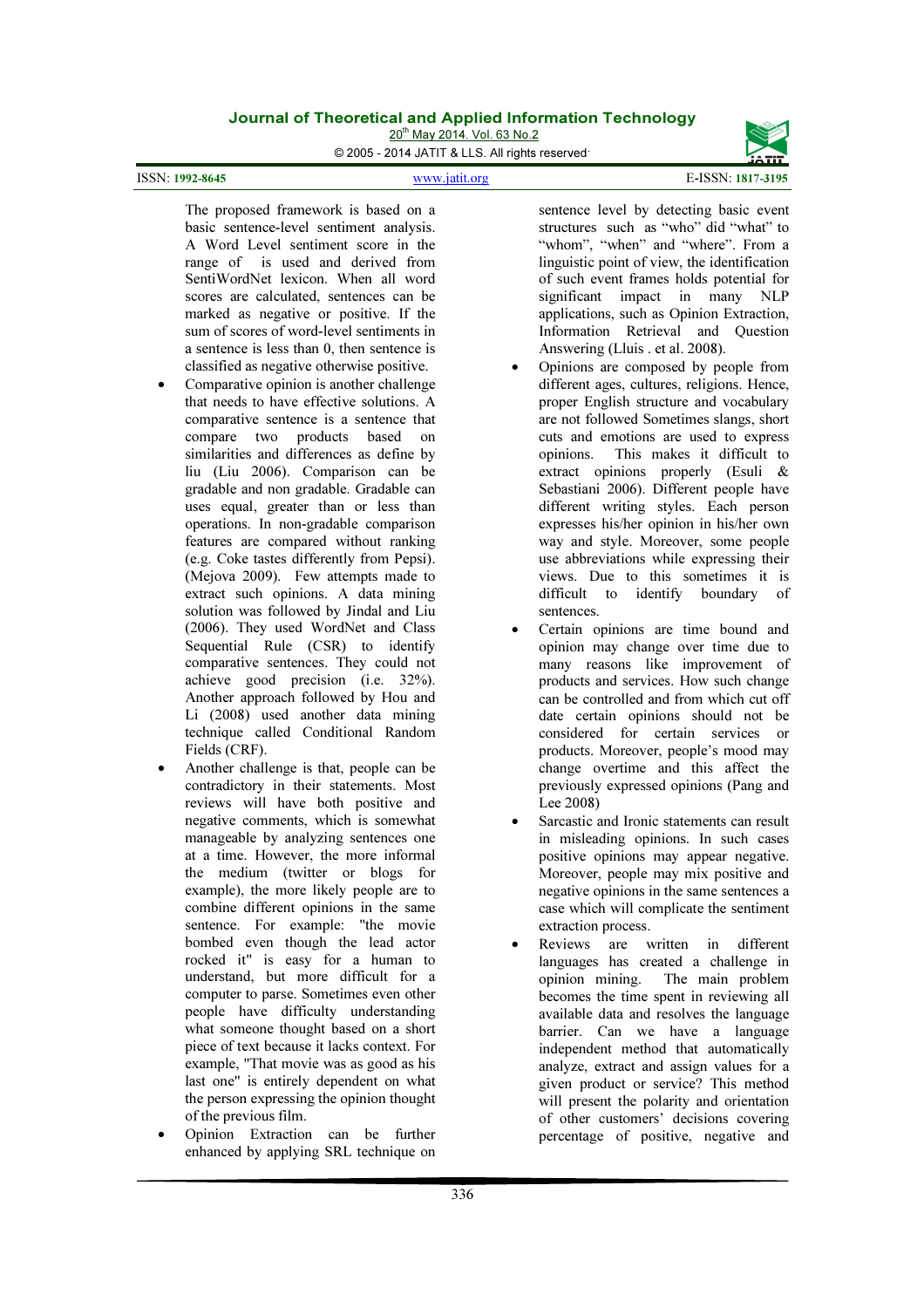20<sup>th</sup> May 2014. Vol. 63 No.2

© 2005 - 2014 JATIT & LLS. All rights reserved.

ISSN: 1992-8645

#### www.jatit.org E-ISSN: 1817-3195



neutral expressed opinions (Alexandra & Andrés 2008).

#### 5. FUZZY-BASED ASPECTS OF OM SYSTEMS

In recent years, the number and variety of applications of fuzzy logic have increased drastically. Variety of applications ranging from consumer products such as cameras, camcorders, washing machines, and microwave ovens to industrial process control, medical instrumentation, decision-support systems, and portfolio selection have been built based on Fuzzy Logic.

Fuzzy Logic (FL) was founded by Lotfi A. Zadeh (1965) as an extension of the classical crisp set theory. Fuzzy is based on a theory which relates objects in a set with a degree of membership. An object may belong to different sets with different degree of memberships. Basically FL is a problem-solving control system methodology which provides a simple way to arrive at a definite conclusion based upon vague, ambiguous, imprecise, noisy, or missing input information. FL's approach to control problems mimics how a person would make decisions, only much faster. Fuzzy logic is well-known with its if-then rule, or simply fuzzy rule. Although rule-based systems have a long history of use in Artificial Intelligence (AI), what is missing in such systems is a mechanism for dealing with fuzzy consequents and fuzzy antecedents. In fuzzy logic, this mechanism is provided by the calculus of fuzzy rules (Kazuo and Niimura 1996).

### A. Why Fuzzy logic?

Opinion words are fuzzy in nature. For example, the words "Nice", "good", and "delicious" and the boundaries among them are not clear. Hence, Fuzzy logic can easily represent these types of subjective words and assign to classes with some degree of membership. This means that these words are already in fuzzification stage. Defining fuzzy sets for such words needs to be based on some expert opinions Since opinions are fuzzy in nature and meaning of opinion words can be interpreted differently, Fuzzy logic is an effective technique to be considered here to properly extract, analyze, categorize and summarize opinions. This due to the following reasons:

- Fuzzy logic is conceptually flexible, easy to understand and it is build to handle imprecise data like opinion words (Samaneh el. al. 2010; & Alina & Sabine 2006).
- Fuzzy logic is based on natural language and hence very suitable to resolve the fuzziness in human expressed phrases (Animesh and Deba et. al. 2011)
- Sentiment classification in many recent works employs supervised machine learning techniques like SVM and Naïve Bayesian (NB). Though these methods showed some good performance on topic-based text classifications; however, results obtained in sentiment classification are far from satisfactory. The traditional machine learning methods cannot perform well enough in sentiment analysis as concluded by most recent studies (Wilson et al 2004). This is because the opinion text does not clearly show or indicate which polarity classes they belong to. Moreover, sometimes sentiment orientation of the subjective text is dependent on context or domain for which opinions are expressed. (Pang and Lee 2008), Sometimes this might be due to the fact that subjective text is very vague and it is very difficult to make a clear boundary between positive and negative sentiments (Guohong and Xin 2010). This shows that we need more effective tools and techniques in addressing and better understanding such unclear (fuzzy) texts.
- Fuzzy logic is an intelligent control Technique which relies on human-like expert knowledge using IF-THEN reasoning rules. Such rules are based on sets that have flexible membership functions rather than just the normal crisp binary logic. Moreover, Fuzzy set theory offers a better straightforward and a simpler ways to present the intrinsic fuzziness in sentiments (Subasic, and Huettner 2001).
- Existing opinion mining techniques and approaches can classify opinions as positive, negative and neutral classes only. Opinion mining approaches like holistic lexicon approach does not allow classifying reviews granularity in order to determine the strength of each opinion. There is a need to increase the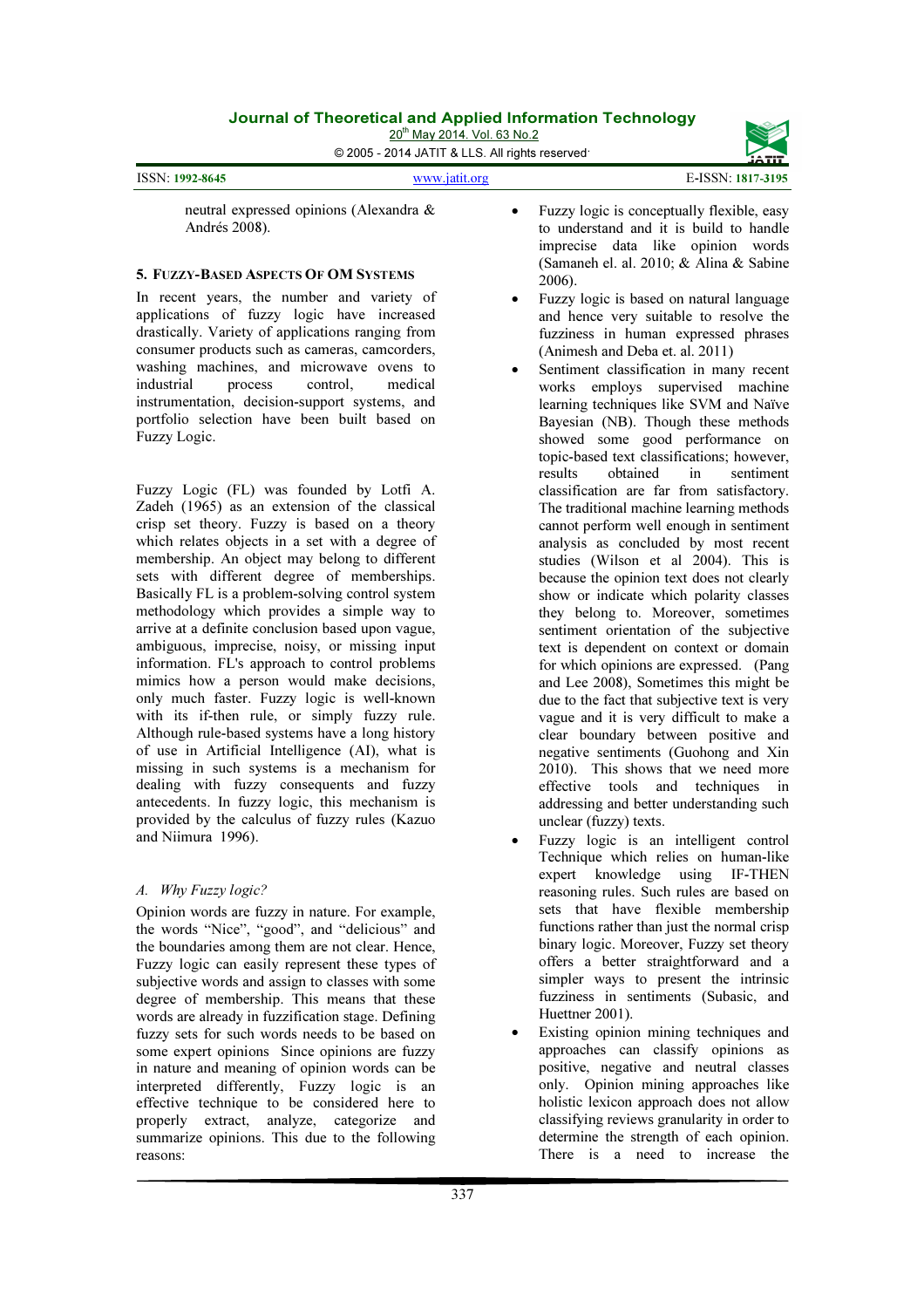20<sup>th</sup> May 2014. Vol. 63 No.2



ISSN: 1992-8645

www.jatit.org E-ISSN: 1817-3195



classifications of opinions and assign weightages for different opinion words. Only Fuzzy logic (via Fuzzy sets and Fuzzy and rules) can add such a dimension to properly analyze opinions and classify them at different strengths. Very few researches have been done on using Fuzzy logic to classify sentiments and their strengths (Samaneh el. al. 2010).

- Fuzzy logic allows better classifications of sentiments with proper strength assigned to each opinion level. This will help to increase the accuracy of classifications (Animesh and Deba et. al. 2011).
- Subjective words are fuzzy in nature especially when it comes to opinion mining. Because opinions are always expressed in a fuzzy manner for example nice food ,nice video ,huge building and so on and in such cases it becomes difficult to understand the level of fuzziness whether it is too much nice or too nice or too huge. The concept of a Fuzzy Logic is one that it is very easy for the ill-informed to dismiss as trivial and/or insignificant. It refers not to a fuzziness of logic but instead to logic of fuzziness, or more specifically to the logic of fuzzy sets.

# B. Research on Fuzzy Logic

Research on Fuzzy-based opinion systems is still in its infancy. There are few researches on this field. Many of these fuzzy-based system have either not addressed many essential challenges of opinion mining or have not utilised the powerfulness of Fuzzy logic technique.

Fu and Wang (Guohong and Xin 2010) presented a fuzzy set theory based on framework<br>for Chinese sentence-level sentiment for Chinese sentence-level sentiment classification. This framework consists of three major steps. The first step is on sentence-level sentiment intensity calculation is to develop a fine-to-coarse strategy. This strategy calculates sentiment intensities for morphemes, words and phrases by using Chi-square technique via different formals to arrive to the intensity scores for each sentence part. As a second step, they defined their fuzzy sets to represent sentiment polarities (i.e. positive, negative and neutral). Once the sentiment intensity of a sentence is

calculated, a membership function (which is built for this purpose) is used to identify to which set a sentence belongs and then decide its polarity under the principle of maximum membership. This method achieved better results when compared with CUHK system which is the Chinese Opinion Mining system. However, the achieved Precision, Re-call and F-score are not high and are within mid-range scores. Moreover, the proposed system scored lower on Precision when compared to CUHK system. The system outperformed the CUHK system on F-Score only by 5%. The author did not show how to address many problems like negations, vague and ambiguous words, etc. In addition, the system could not properly aggregate multiplegranularity polarity within opinionated text and hence more tailored techniques need to be developed.

Animesh and Debael (2011) proposed an opinion mining systems called Fuzzy Opinion Miner (FOM). FOM is a supervised opinion orientation detection system that mines reviews using Fuzzy logic. FOM executes the following tasks:

- Extract product features on which customers have commented;
- Identify opinion sentences in each review and extract opinion phrases
- Measure the strength of opinion phrases and summarize the results.

This system has few drawbacks. FOM does not focus on all features mentioned in the review. It only collects important features whose frequency are 20% and above. Moreover, FOM focuses on adjectives and adverbs as opinion words. Verbs can also be opinions. Also FOM does not use full Fuzzy features like Fuzzy sets, rules and defuzzification process. It only uses Fuzzy weights which are assigned to opinion words. Additionally, FOM does not group features according to the strength of the opinions that have been expressed on them. This will help to show which features customers strongly like or dislike. In addition to the above, the system was not compared to other system to show its<br>performance and advantages. Moreover, performance and Precision, Re-call and F-score measures are not calculated to present system performance.

Samaneh (Samaneh el. al. 2010), proposes a Fuzzy logic system (FLS) which performs sentiment classification of customer reviews. Here customer reviews were classified into various sub classes (i.e. strongly positive (or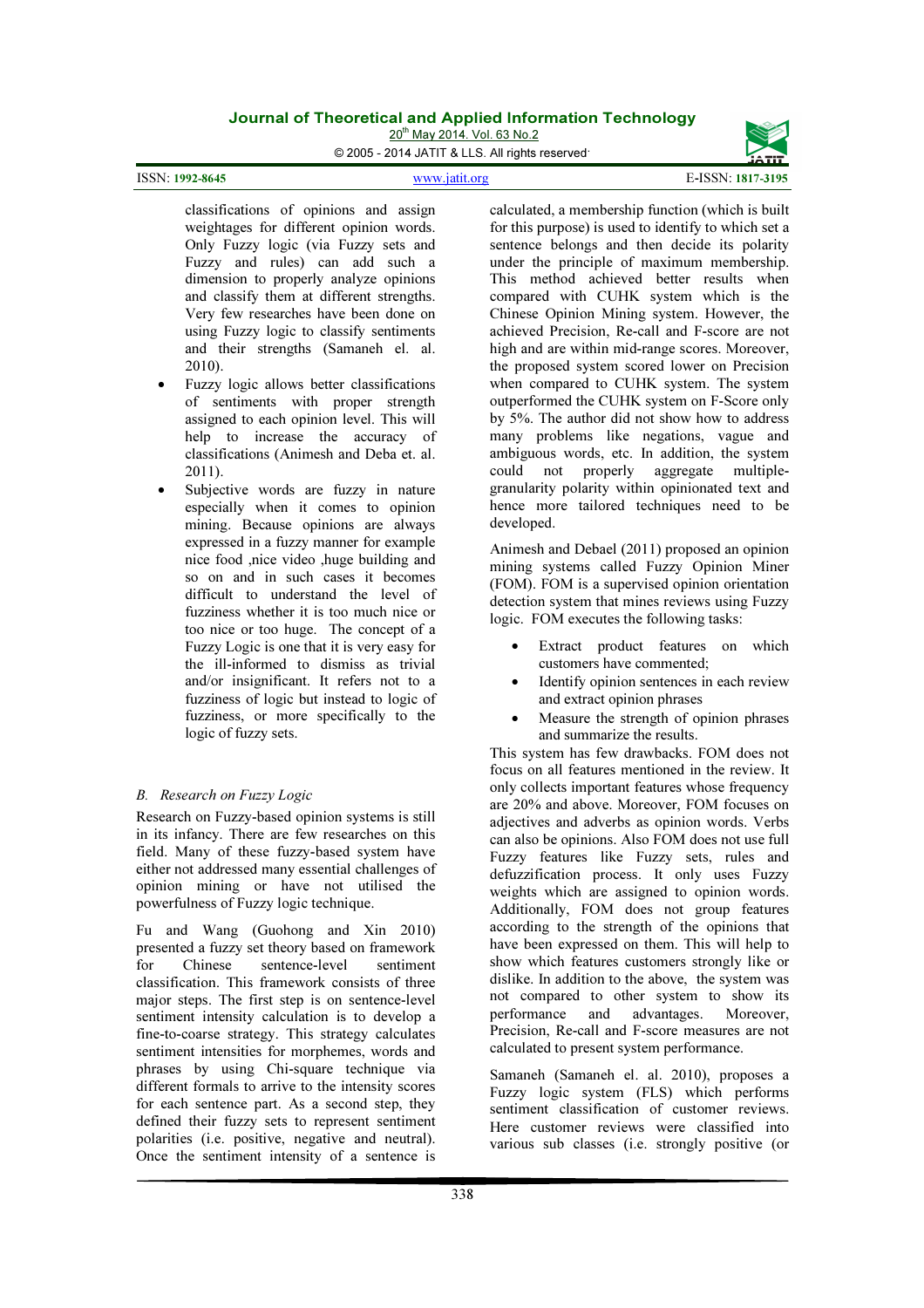20<sup>th</sup> May 2014. Vol. 63 No.2

© 2005 - 2014 JATIT & LLS. All rights reserved.

www.jatit.org E-ISSN: 1817-3195

negative), moderate positive (or negative), weakly positive or negative and very weakly positive (or negative)) by using adjectives, adverbs and verbs as combinations following holistic lexicon approach. FLS used adjectives, adverbs, verbs and Nouns as opinion words. Special degree for each opinion words were assigned (i.e. excellent 6, good 3 like 4, very 5 etc). These degrees were assigned by human experts. FLS used three triangular membership functions which are low, Moderate, High. Boundaries for these sets were also assigned by human experts. Based on these fuzzy sets, Fuzzy rules were designed to address each case and accordingly find the orientation when a condition is met. Based on these rules minimum degree of membership function is selected for each rule. The output is computed by using the Mamdani's defuzification function (center of gravity). Such defuzzification function will find the crisp value of each membership degree. The authors have not reported any results. Precision, Recall and Fscore were not calculated to see the performance of the proposed systems.

#### 6. CHALLENGES FOR FUZZY-BASED APPROACHES

The following points highlights few challenges and issues that need to be addressed to enhance fuzzy logic based systems (Sheroz et. al. 2007, Bakhtawar &, Farouque 2012; Vinodhini & Chandrasekaran 2012)

- Calculating opinion strength more accurately is an important area that needs more research. SentiWordNet provides score for subjectivity, positive and negative dimension of a subjective word. However, how to combine these values to arrive to more realistic value reflecting the strength an opinion word is still needs to be improved. One effective way is to use Fuzzy logic as the opinion words are fuzzy in nature and by using the defuzzification process a better crisp value can be arrived at to mathematically represent the opinion strength.
- Existing Fuzzy-based systems used only adjectives and adverbs as opinion words. Nouns and verbs can also express opinion. Scores assigned to opinion

words are manual and does not have proper justification behind it and these weights are not based on scientific methods. This may result in wrong opinion calculations and rankings.

- Thesaurus and ontologies like WordNet and SentiWordNet are essential tools to be used as integral components to enhance opinion extraction and scoring.
- Existing Fuzzy-based systems do not address properly problems like negations, vague words and ambiguous words.
- Features that are semantically similar need to be grouped together. This is one important area which needs to be looked more closely with effective solutions. One way is to use Fuzzy sets and ConceptNet here to group semantically related features. No opinion mining research has used ConceptNet, SentiWordNet with fuzzy Logic so far.
- None of the existing fuzzy logic works have defined multi-level sentiment analysis covering the following levels of opinion strength: Excellent, Very good, Good, Average, Below average, Poor and Very Poor.
- Fuzzy Light Ontology, which has been used in IR field, has not yet been applied onto Sentiment Analysis domain. (Dragoni et al. 2012) (Qi Zhang et.al. 2011). An ontology is a set of categories consisting of objects or ideas related with each other with a defined relationship. Ontology defines a common vocabulary in a specific domain for researchers to share information. Ontology contains machine-interpretable definitions of basic concepts in the domain and relations among them (Dragoni et al. 2012). WordNet and SentiWordNet are examples of light ontology.

This paper recommends the use of fuzzy logic to address the challenges mentioned in the paper mainly because the use of fuzzy logic provides a more straightforward way to describe the intrinsic fuzziness in the quality of reviews and opinions. Fuzzy set theory provides excellent means to model the fuzzy boundaries of linguistic terms by introducing gradual memberships. In contrast to classical set theory, in which an object or a case either is a member of a given set (dened, e.g., by some property) or not, fuzzy set theory makes it possible that an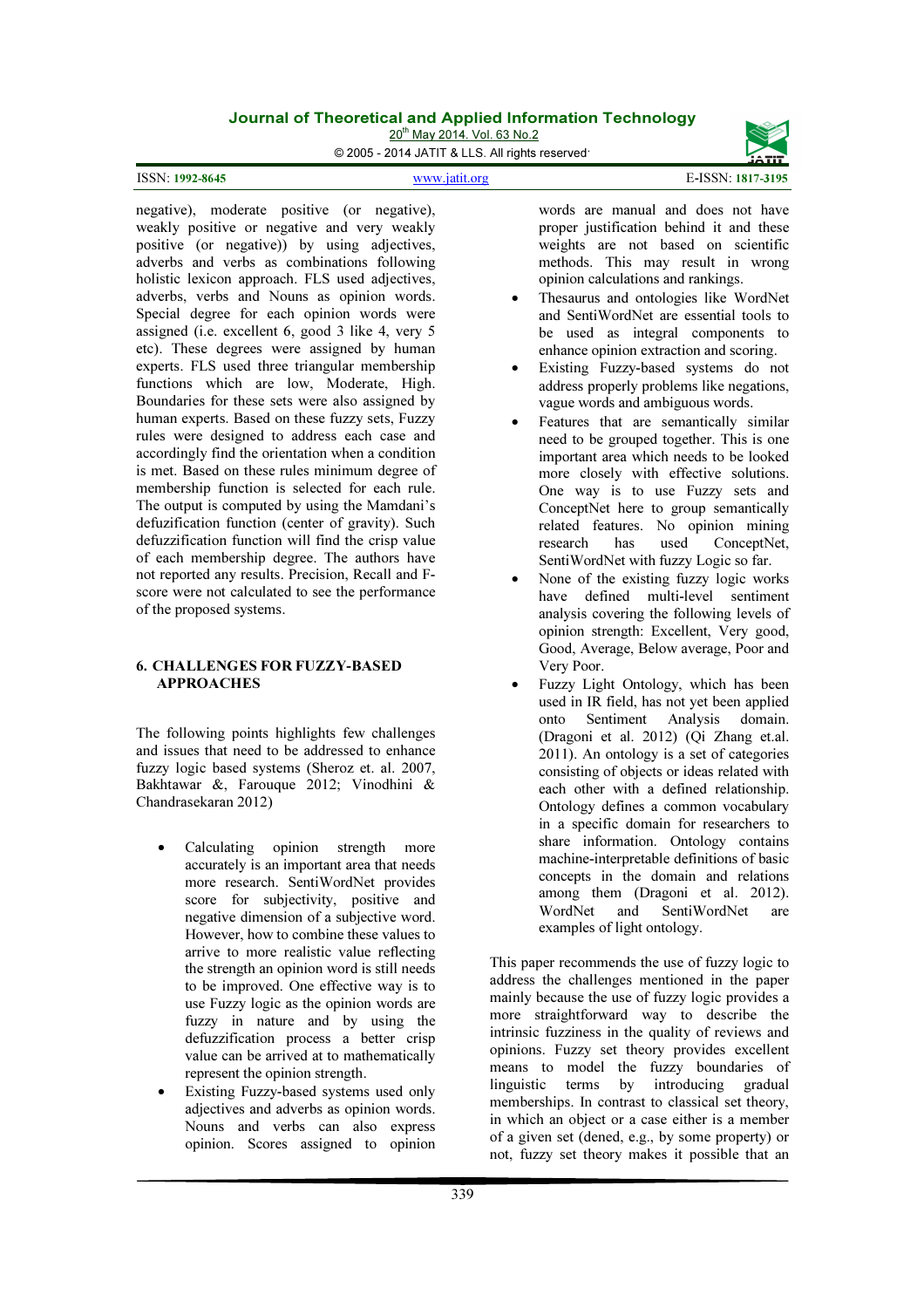20<sup>th</sup> May 2014. Vol. 63 No.2

© 2005 - 2014 JATIT & LLS. All rights reserved.

| <b>ISSN: 1992-8645</b> | www.jatit.org | E-ISSN: 1817-3195 |
|------------------------|---------------|-------------------|
|                        |               |                   |

object or a case belongs to a set only to a certain degree, thus modelling the penumbra of the linguistic term describing the property that denes the set. However there still exists many challenges in Fuzzy logic of opinion mining and semantic aspects which have been described in the paper earlier. Integration of soft computing techniques in Semantic web methodologies in the near future is one of the best possible solutions.

We expect fuzzy systems technology to play a prominent role in the quest to meet these challenges mentioned above

#### 7. CONCLUDING REMARKS

Opinion mining is a vast research area which is developing quite fast. Till today the field of opinion mining is not well developed to provide user with a powerful opinion and sentiment mining systems. The above listed challenges needs to be researched in depth and addressed (Hana Jeong et. al. 2011).

Resolving semantic problems of Opinion Mining using Fuzzy approach will drastically enhance and improve the extraction, summarization and presentation of opinions with their weight-ages and strengths. Fuzzy logic is a powerful tool and it is built to resolve those problems that have fuzzy input parameters to arrive to most closest real and crisp figures. Opinion mining is among those domains of problems that can be effectively resolved using Fuzzy logic (Animesh and Deba et. al. 2011; Samaneh el. al. 2010).

#### REFERENCES:

- [1] Aciar S. et al.,(2007) "Informed Recommender: Basing Recommendations on Consumer Product Reviews," IEEE Intell. Syst., vol. 22, no. 3, pp. 39-47.
- [2] Alexander Hogenboom, Paul van Iterson, Bas Heerschop, Flavius Frasincar, and Uzay Kaymak (2011), "Determining Negation Scope and Strength in Sentiment Analysis", IEEE pp 2589-2594.
- [3] Alexandra BALAHUR, Andrés MONTOYO (2008), "A Feature Dependent Method for Opinion Mining and Classification", 978-1- 4244-2780-2/08, IEEE.
- [4] Alina A., Sabine B., (2006), 'Mining WordNet for Fuzzy Sentiment: Sentiment Tag Extraction from WordNet Glosses', pp. 209-216.
- [5] Animesh Kar, Deba P. Mandal, (2011), 'Finding Opinion Strength Using Fuzzy Logic on Web Reviews', International Journal of Engineering and Industries, Vol. 2, No. 1, March 2010. Pp. 37-43.
- [6] Bakhtawar Seerat, Farouque Azam (2012), "Opinion Mining: Issues and Challenges (A survey)", International Journal of Computer Applications (0975 – 8887) Volume 49– No.9, July 2012 42.
- [7] Berland M. and Charniak E.(1999), "Finding parts in very large corpora". In Proceedings of the 37th ACL Conference, pages 57–64.
- [8] Dave K., Lawrence S., and Pennock D. M. (2003), "Mining the peanut gallery: Opinion extraction and semantic classification of product reviews," in Proceedings of WWW, pp. 519–528.
- [9] Ding X., Liu B., and Philip Y., (2008) "A Holistic Lexicon-Based Approach to Opinion Mining," Proc. Int. Conf. Web Search Web Data Mining, 2008, pp. 231- 240.
- [10] Dragoni, M., et al. (2012), 'A conceptual representation of documents and queries for information retrieval systems by using light ontologies', Expert Systems with Applications,

doi:10.1016/j.eswa.2012.01.188.

- [11]Eiman AI-Shammari (2010), "Improving Arabic Text Processing via Stemming with Application to Text Mining and Web Retrieval", PhD Dissertation, George Mason University, Virginia, USA.
- [12]Esuli A. & Sebastiani F. (2005), 'Determining the Semantic Orientation of Terms through Gloss Classification', in Proceedings of 14th ACM International Conference on Information and Knowledge Management, CIKM 05, Bremen, DE, pp. 617-624.
- [13]Esuli A. & Sebastiani F. (2006), 'Determining Term Subjectivity and Term Orientation for Opinion Mining', in Proceedings of the ACL-97, 35th Annual Meeting of the Association for Computational Linguistics, CL-06, Madrid, ES, pp. 174-181.
- [14]Esuli A. & Sebastiani F. (2006), 'SENTIWORDNET: A Publicly Available Lexical Resource for Opinion Mining', in Proceedings of LREC 2006, LREC, pp 417-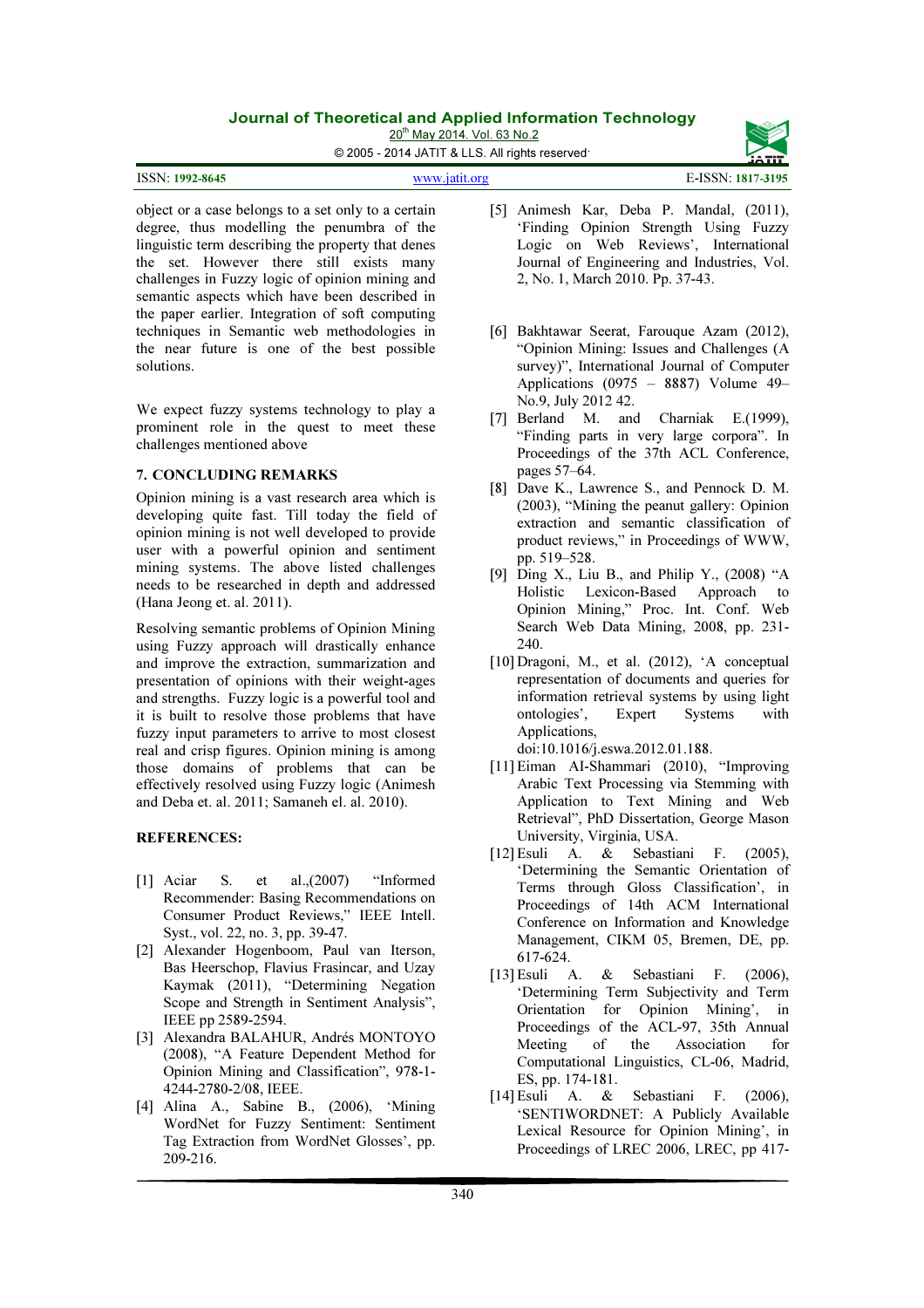20<sup>th</sup> May 2014. Vol. 63 No.2

© 2005 - 2014 JATIT & LLS. All rights reserved.

www.jatit.org E-ISSN: 1817-3195 ISSN: 1992-8645

422.

- [15] Gamgarn S., Pattarachai L., (2010), "Extracting Product Features and Opinions from Product Reviews Using dependency Analysis", 2010 7th International Conference on Fuzzy Systems and Knowledge Discovery (FSKD) pp. 2358-2362.
- [16] Guohong Fu, Xin Wang (2010), 'Chinese Sentence-Level Sentiment Classification Based on Fuzzy Sets', Coling 2010: Poster Volume, Pages 312-319, Beijing, August 2010.
- [17] Hana Jeong, D. Shin, J. Choi (2011), "FEROM: Feature Extraction and Refinement for Opinion Mining", ETRI Journal, Volume 33, No 5, Oct 2011, pp 720- 730.
- [18] Hou, F. and Li, G.-H. (2008). "Mining Chinese comparative sentences by semantic role labeling|, Proceedings of the Seventh International Conference on Machine Learning and Cybernetics.
- [19] Hu M. and Liu B.. (2004), "Mining opinion features in customer reviews", In AAAI, pages 755–760.
- [20]Jeonghee Yi , Tetsuya Nasukawa, Razvan Bunescu, and Wayne Niblack (2003) "Sentiment analyzer: Extracting sentiments about a given topic using natural language processing techniques", IEEE Intl. Conf. on Data Mining (ICDM).
- [21]Jian Liu , Gengfeng Wu and Jianxin Yao (2006), "Opinion Searching in Multi-product Reviews", Proceedings of The Sixth IEEE International Conference on Computer and Information Technology (CIT'06).
- [22] Jindal, L. and Liu, B. (2006). "Identifying comparative sentences in text documents", Proceedings of the 29th annual international ACM SIGIR conference on Research and Development in Information Retrieval.
- [23] Khan K., B. Bahaeudin, A. Khan, F. Malik (2009), "mining Opinion from Text Document: A Survey", 3rd IEEE International Conference on Digital Ecosystems and Technologies, pp 217-222.
- [24] Kazuo Tanaka and Niimura (1996) "An Introduction to Fuzzy Logic for Practical Applications" (1996), textbook November 15,1996.
- [25] Kim P. (2006), "The forrester wave: Brand monitoring, Q3 2006," Forrester Wave (white paper).
- [26] Kushal Dave, Steve Lawrence, David M.

PennocK (2003), "Mining the Peanut Gallery: Opinion Extraction and Semantic Classification of Product Reviews", Copyright is held by the author/owner(s). WWW2003, May 20–24, 2003, Budapest, Hungary. ACM 1581136803/03/0005.

- [27]Lei Yu, Jia Ma; Tsuchiya, S.; Ren, F. (2008), "Opinion mining: A study on semantic orientation analysis for online document", Intelligent Control and Automation, WCICA. 25-27 June 2008, 7th World Congress, pp. 4548-4552.
- [28]Liu H. and Singh P., (2004) "ConceptNet: A Practical Commonsense Reasoning Toolkit", BT Technology Journal 22, 4, pp. 211-226, Oct. 2004, Kluwer Academic Publishers.
- [29]Mejova Y. (2009), "sentiment Analysis: An Overview", Computer Science Dept., Univ. of Iowa, Nov 2009.
- [30]Lluis Marquez, Xavier Carreras, Kenneth C. Litkowski, Suzanne Stevenson (2008), "Semantic Role Labeling: An Introduction to the Special Issue", Association for Computational Linguistics, Volume 34, No 2, pp. 145-159.
- [31] Pang B. and Lee L. (2008), "Using very simple statistics for review search: An exploration," in Proceedings of the International Conference on Computational Linguistics (COLING), (Poster paper).
- [32] Pang B. and Lee L. (2004), "A sentimental education: Sentiment analysis using subjectivity summarization based on minimum cuts," in ACL,pp. 271-278.
- [33] Pang B. and Lee L. (2005), "Seeing stars: Exploiting class relationships for sentiment categorization with respect to rating scales," in Proceedings of the Association for Computational Linguistics (ACL), pp. 115– 124.
- [34] Pavol Navraj, Anna Bon, Lukas slizik, (2010), "Mining Overall Sentiment in Large Sets of Opinions", Advances in Intelligent Web Mastering – AISC 67, pp. 167-174.
- [35] Popescu, A.-M. and Etzioni, O. (2005). Extracting product features and opinions from reviews. Proceedings of the conference on Human Language Technology and Empirical Methods in Natural Language Processing.
- [36] Qi Zhang, Yuanbin Wu, Yan Wa, Xuanjing (2011), 'Opinion Mining Sentiment Graph', 2011 IEEE/WIC/ACM International Conferences on Wed Intelligence Agent